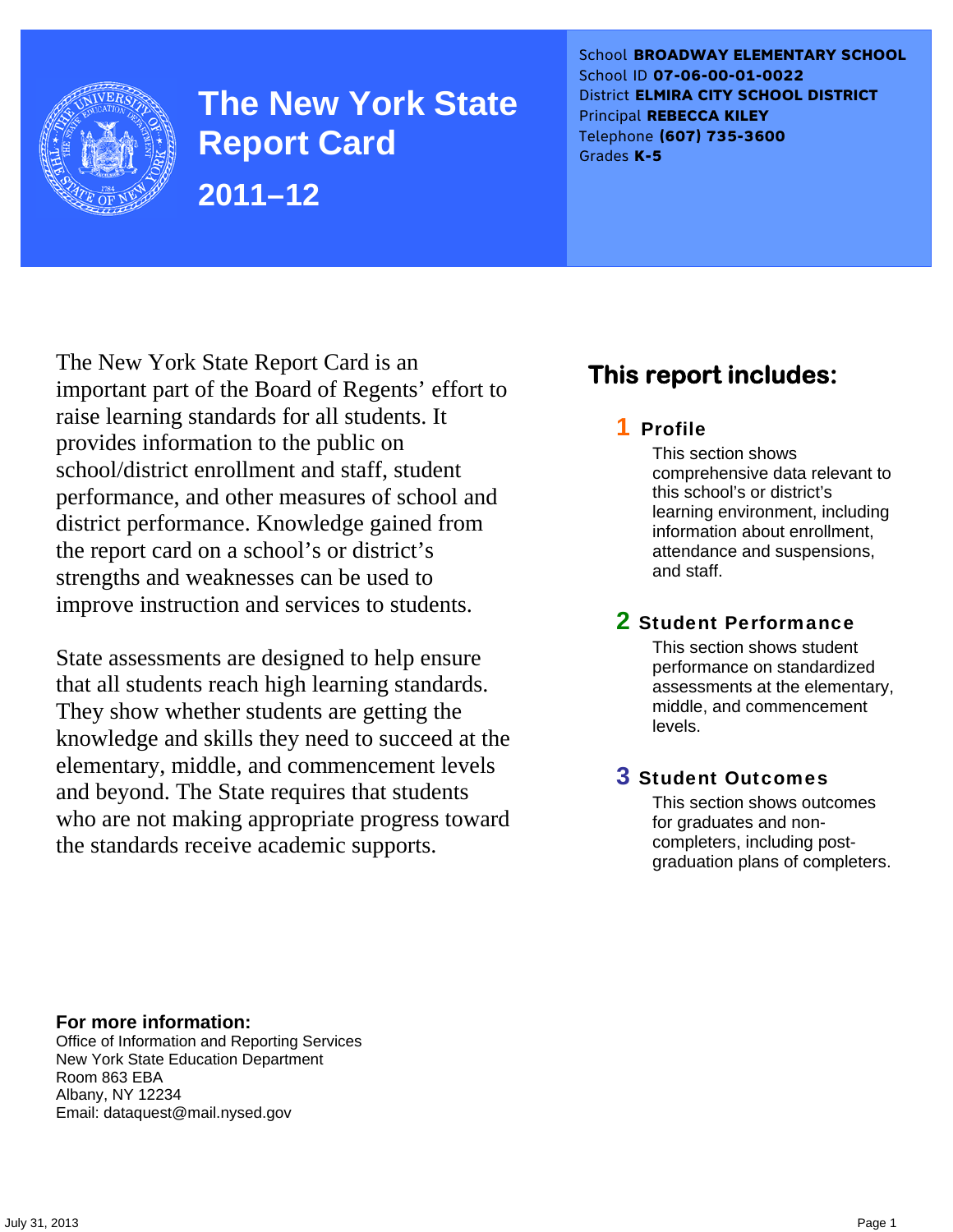**1 Profile** 

School **BROADWAY ELEMENTARY SCHOOL** District **ELMIRA CITY SCHOOL DISTRICT** School ID **07-06-00-01-0022**

# **Enrollment**

|                            | $2009 - 10$     | $2010 - 11$     | $2011 - 12$ |
|----------------------------|-----------------|-----------------|-------------|
| Pre-K                      | 33              | 36              |             |
| Kindergarten               | 69              | 68              | 64          |
| Grade 1                    | 84              | 64              | 71          |
| Grade 2                    | 73              | 72              | 55          |
| Grade 3                    | 80              | 69              | 74          |
| Grade 4                    | $\overline{92}$ | $\overline{75}$ | 62          |
| Grade 5                    | 78              | $\overline{88}$ | 76          |
| Grade 6                    | 0               | 0               | 0           |
| <b>Ungraded Elementary</b> | $\Omega$        | $\Omega$        | 0           |
| Grade 7                    | 0               | $\mathbf 0$     | 0           |
| Grade 8                    | 0               | $\mathbf 0$     | 0           |
| Grade 9                    | 0               | 0               | 0           |
| Grade 10                   | 0               | 0               | 0           |
| Grade 11                   | $\Omega$        | $\mathbf 0$     | $\mathbf 0$ |
| Grade 12                   | $\Omega$        | $\Omega$        | $\mathbf 0$ |
| <b>Ungraded Secondary</b>  | $\Omega$        | $\Omega$        | 0           |
| Total K-12                 | 476             | 436             | 402         |

# **Average Class Size**

|                       | $2009 - 10$ | $2010 - 11$ | $2011 - 12$ |
|-----------------------|-------------|-------------|-------------|
| <b>Common Branch</b>  | 18          | 19          | 22          |
| Grade 8               |             |             |             |
| English               |             |             |             |
| <b>Mathematics</b>    |             |             |             |
| Science               |             |             |             |
| <b>Social Studies</b> |             |             |             |
| Grade 10              |             |             |             |
| English               |             |             |             |
| <b>Mathematics</b>    |             |             |             |
| Science               |             |             |             |
| <b>Social Studies</b> |             |             |             |

## **Enrollment Information**

*Enrollment* counts are as of Basic Educational Data System (BEDS) day, which is typically the first Wednesday of October of the school year. Students who attend BOCES programs on a part-time basis are included in a school's and district's enrollment. Students who attend BOCES on a full-time basis or who are placed full time by the district in an out-of-district placement are not included in a school's or district's enrollment. The state public enrollment includes public school districts, charter schools, and NYSED-operated programs. Students classified by districts as "pre-first" are included in first grade counts. Kindergarten and Pre-K counts include halfand full-day students.

## **Average Class Size Information**

*Average Class Size* is the total registration in specified classes divided by the number of those classes with registration. Common Branch refers to self-contained classes in Grades 1–6.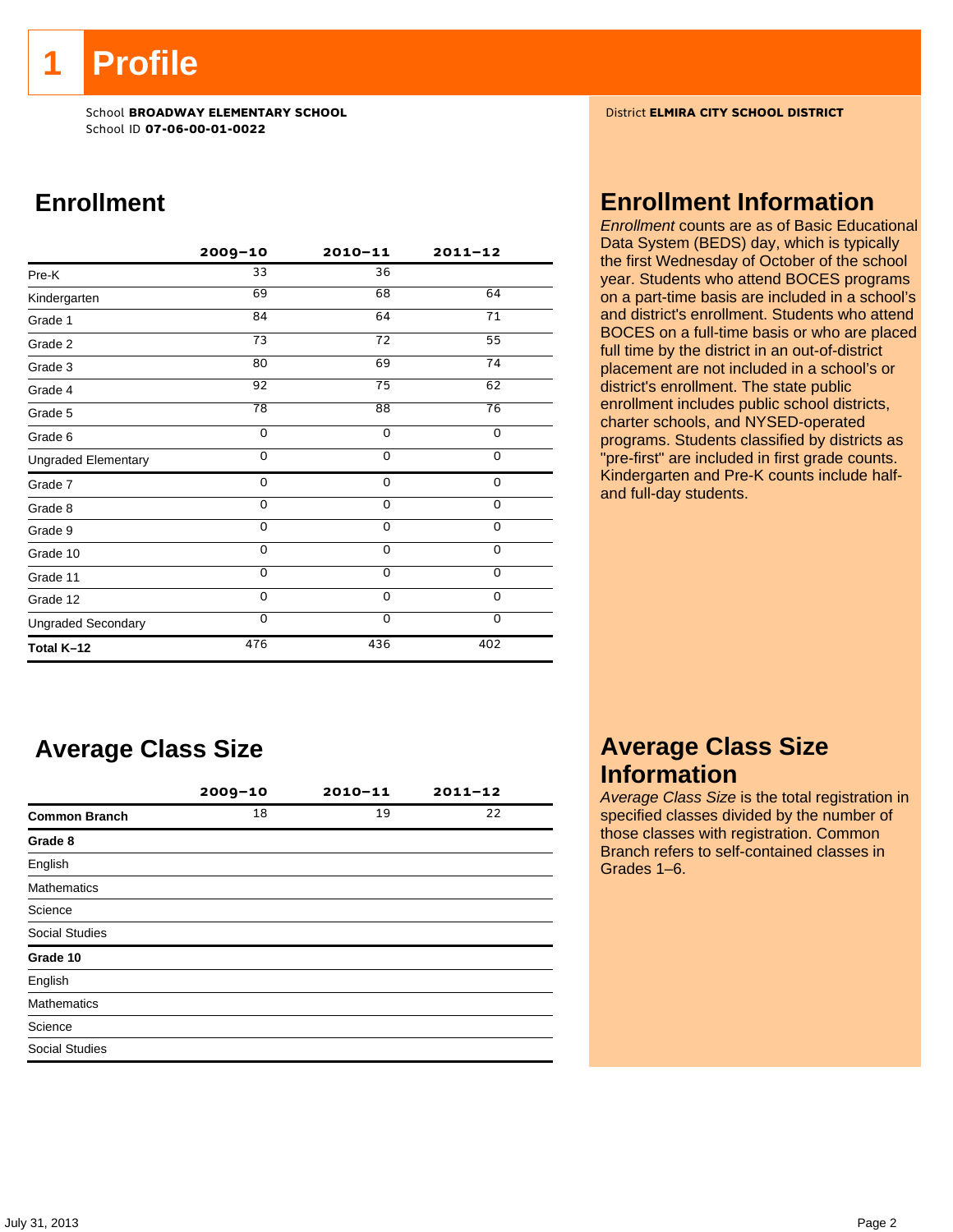# **Profile**

School **BROADWAY ELEMENTARY SCHOOL** District **ELMIRA CITY SCHOOL DISTRICT** School ID **07-06-00-01-0022**

# **Demographic Factors**

|                                                    | $2009 - 10$  |      |              | $2010 - 11$ | $2011 - 12$  |     |  |
|----------------------------------------------------|--------------|------|--------------|-------------|--------------|-----|--|
|                                                    | #            | $\%$ | #            | $\%$        | #            | %   |  |
| Eligible for Free Lunch                            | 236          | 50%  | 191          | 44%         | 199          | 50% |  |
| Reduced Price Lunch                                | 44           | 9%   | 39           | 9%          | 31           | 8%  |  |
| Limited English Proficient                         | 0            | 0%   | $\mathbf{1}$ | 0%          | 0            | 0%  |  |
| <b>Racial/Ethnic Origin</b>                        |              |      |              |             |              |     |  |
| American Indian or Alaska Native                   | 0            | 0%   | 0            | 0%          | 0            | 0%  |  |
| <b>Black or African American</b>                   | 44           | 9%   | 42           | 10%         | 41           | 10% |  |
| Hispanic or Latino                                 | 8            | 2%   | 9            | 2%          | 10           | 2%  |  |
| Asian or Native Hawaiian/Other<br>Pacific Islander | 0            | 0%   | 0            | 0%          | $\mathbf{1}$ | 0%  |  |
| White                                              | 423          | 89%  | 385          | 88%         | 337          | 84% |  |
| Multiracial                                        | $\mathbf{1}$ | 0%   | $\Omega$     | 0%          | 13           | 3%  |  |

# **Attendance and Suspensions**

|                            |    | $2008 - 09$ |    | $2009 - 10$ | $2010 - 11$ |     |
|----------------------------|----|-------------|----|-------------|-------------|-----|
|                            | #  | %           | #  | %           | #           | %   |
| Annual Attendance Rate     |    | 96%         |    | 94%         |             | 94% |
| <b>Student Suspensions</b> | 11 | 2%          | 24 | 5%          | 25          | 6%  |

## **Demographic Factors Information**

*Eligible for Free Lunch* and *Reduced-Price Lunch* percentages are determined by dividing the number of approved lunch applicants by the Basic Educational Data System (BEDS) enrollment in full-day Kindergarten through Grade 12.

## **Attendance and Suspensions Information**

*Annual Attendance Rate* is determined by dividing the school's (or district's) total actual attendance by the total possible attendance for a school year. A school's (or district's) actual attendance is the sum of the number of students in attendance on each day the school (or district's schools) was open during the school year. Possible attendance is the sum of the number of enrolled students who should have been in attendance on each day the school (or schools) was open during the school year. The state's *Annual Attendance Rate* is a weighted average of all districtlevel attendance rates.

*Student Suspension* rate is determined by dividing the number of students who were suspended from school (not including inschool suspensions) for one full day or longer anytime during the school year by the Basic Educational Data System (BEDS) day enrollments for that school year. A student is counted only once, regardless of whether the student was suspended one or more times during the school year.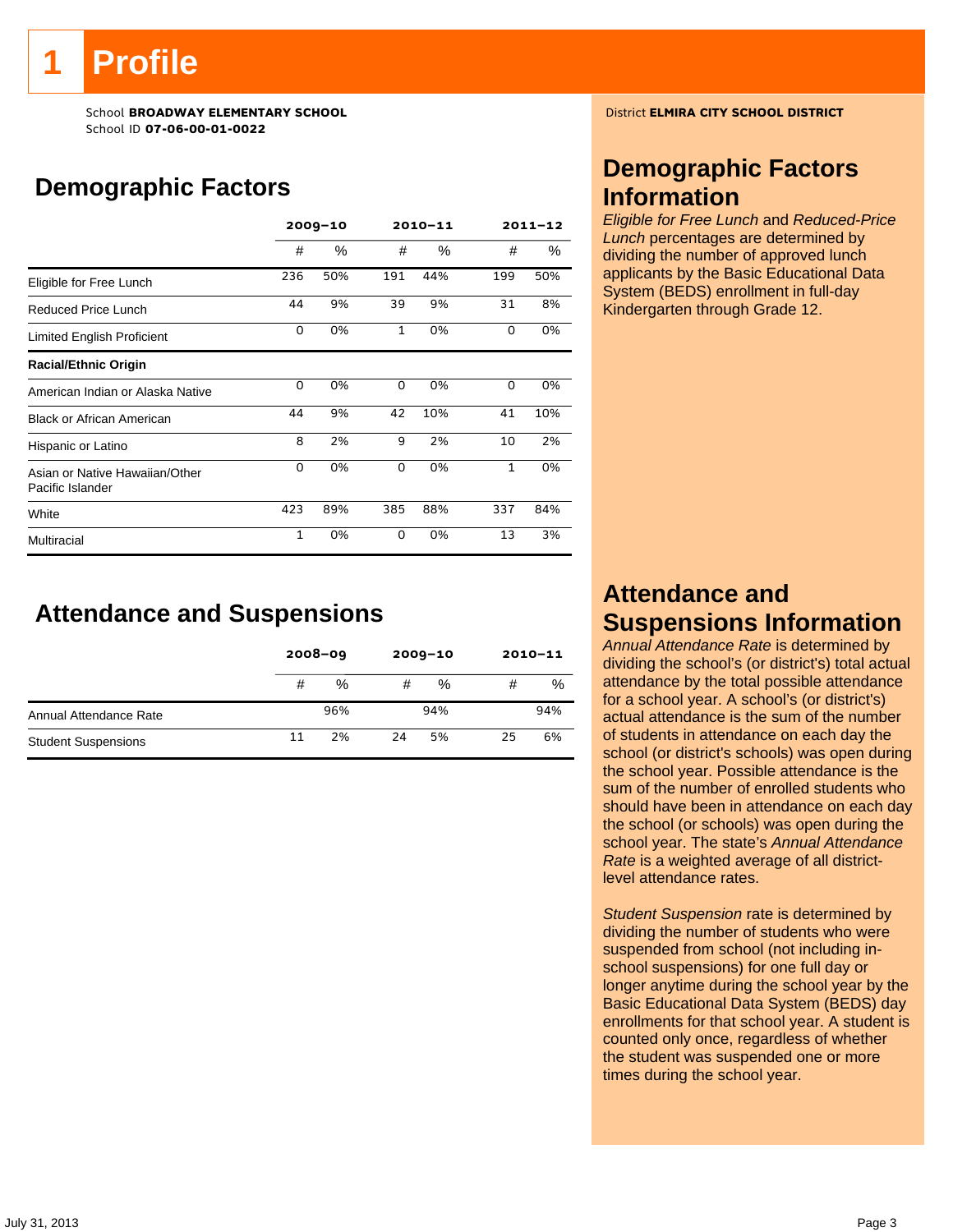# **Teacher Qualifications**

|                                                                                               | $2009 - 10$ | $2010 - 11$ | $2011 - 12$ |
|-----------------------------------------------------------------------------------------------|-------------|-------------|-------------|
| <b>Total Number of Teachers</b>                                                               | 35          | 37          | 31          |
| Percent with No Valid Teaching<br>Certificate                                                 | 0%          | 0%          | 0%          |
| Percent Teaching Out of Certification                                                         | 0%          | 0%          | 0%          |
| Percent with Fewer than Three Years of<br>Experience                                          | 14%         | 8%          | 0%          |
| Percentage with Master's Degree Plus<br>30 Hours or Doctorate                                 | 26%         | 24%         | 32%         |
| <b>Total Number of Core Classes</b>                                                           | 54          | 46          | 46          |
| Percent Not Taught by Highly Qualified<br>Teachers in This School*                            | 0%          | 0%          | 0%          |
| Percent Not Taught by Highly Qualified<br>Teachers in This District**                         | 2%          | 0%          | 0%          |
| Percent Not Taught by Highly Qualified<br>Teachers in High-Poverty Schools<br>Statewide       | 6%          | 5%          | 4%          |
| Percent Not Taught by Highly Qualified<br><b>Teachers in Low-Poverty Schools</b><br>Statewide | 1%          | 0%          | 1%          |
| <b>Total Number of Classes</b>                                                                | 67          | 68          | 59          |
| Percent Taught by Teachers Without<br>Appropriate Certification                               | 0%          | 0%          | 0%          |

\*Not available at the district or statewide level.

\*\*Not available for charter schools or at the statewide level.

# **Teacher Turnover Rate**

|                                                                       | $2008 - 09$ | $2009 - 10$ | $2010 - 11$ |
|-----------------------------------------------------------------------|-------------|-------------|-------------|
| Turnover Rate of Teachers with<br>Fewer than Five Years of Experience | 0%          | 11%         | 33%         |
| Turnover Rate of All Teachers                                         | 9%          | 11%         | 22%         |

# **Staff Counts**

|                                       | $2009 - 10$ | $2010 - 11$ | $2011 - 12$ |
|---------------------------------------|-------------|-------------|-------------|
| <b>Total Other Professional Staff</b> | 4           |             |             |
| Total Paraprofessionals*              | N/A         | N/A         | N/A         |
| <b>Assistant Principals</b>           |             |             |             |
| Principals                            |             |             |             |

\*Not available at the school level.

## **Teacher Qualifications Information**

The *Percent Teaching Out of Certification* for public schools is the percent doing so on more than an incidental basis; that is, the percent teaching for more than five periods per week outside certification.

*Core Classes* are primarily K–6 common branch, English, mathematics, science, social studies, art, music, and foreign languages. To be *Highly Qualified*, a teacher must have at least a Bachelor's degree, be certified to teach in the subject area or otherwise in accordance with state standards, and show subject matter competency.

In public schools, a teacher who taught one class outside of the certification area(s) is counted as *Highly Qualified* provided that 1) the teacher had been determined by the school or district through the HOUSSE process or other state-accepted methods to have demonstrated acceptable subject knowledge and teaching skills and 2) the class in question was not the sole assignment reported. Credit for incidental teaching does not extend beyond a single assignment. Independent of *Highly Qualified Teacher* status, any assignment for which a teacher did not hold a valid certificate still registers as teaching out of certification.

In charter schools, a teacher is counted as *Highly Qualified* if the teacher has at least a Bachelor's degree, is certified to teach, and shows subject matter competency. Enabling legislation considers charter school teachers to be certified if they hold any valid teaching certificate. Enabling legislation also permits up to 30 percent (with a maximum of five) of charter school teachers to be without certification and to be considered *Highly Qualified* if they meet all remaining criteria.

*High-poverty* and *low-poverty* schools are those schools in the upper and lower quartiles, respectively, for percentage of students eligible for a free or reduced-price lunch.

## **Teacher Turnover Rate Information**

*Teacher Turnover Rate* for a specified school year is the number of teachers in that school year who were not teaching in the following school year divided by the number of teachers in the specified school year, expressed as a percentage.

## **Staff Counts Information**

*Other Professionals* includes administrators, guidance counselors, school nurses, psychologists, and other professionals who devote more than half of their time to nonteaching duties.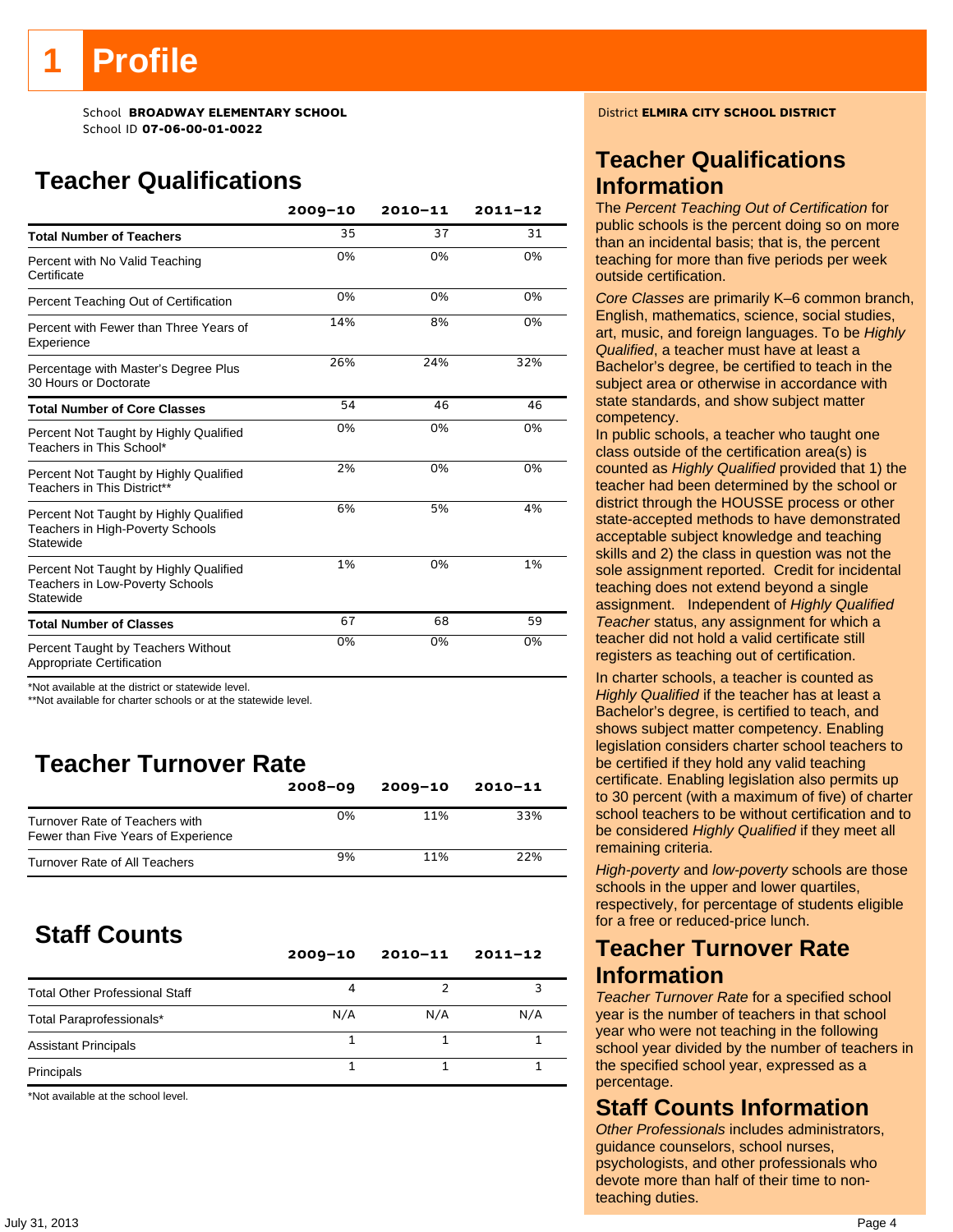# **2 Student Performance**

School ID **07-06-00-01-0022**

This section contains annual assessment data for students at the elementary, middle, and commencement levels as well as the performance of secondary-level cohorts on standardized achievement assessments.

## **New York State Testing Program (NYSTP) Assessments**

The New York State Testing Program assessments are administered in English language arts (ELA) and mathematics in grades 3 through 8. The Performance Level Descriptors for these assessments are provided below:

## **English Language Arts**

**Level 1: Below Standard** 

Student performance does not demonstrate an understanding of the English language arts knowledge and skills expected at this grade level.

### **Level 2: Meets Basic Standard**

Student performance demonstrates a partial understanding of the English language arts knowledge and skills expected at this grade level. **Level 3: Meets Proficiency Standard** 

Student performance demonstrates an understanding of the English language arts knowledge and skills expected at this grade level. **Level 4: Exceeds Proficiency Standard** 

Student performance demonstrates a thorough understanding of the English language arts knowledge and skills expected at this grade level.

### **Mathematics**

### **Level 1: Below Standard**

Student performance does not demonstrate an understanding of the mathematics content expected at this grade level.

### **Level 2: Meets Basic Standard**

Student performance demonstrates a partial understanding of the mathematics content expected at this grade level.

### **Level 3: Meets Proficiency Standard**

Student performance demonstrates an understanding of the mathematics content expected at this grade level.

### **Level 4: Exceeds Proficiency Standard**

Student performance demonstrates a thorough understanding of the mathematics content expected at this grade level.

## **New York State Alternate Assessment (NYSAA)**

The New York State Alternate Assessments are administered in English language arts (ELA) and mathematics to ungraded students with severe cognitive disabilities whose ages are equivalent to graded students in grades 3 through 8 and secondary level. They are administered in science to students with disabilities age equivalent to graded students in grades 4, 8, and secondary level. And they are administered in social studies at the secondary level only.

## **New York State English as a Second Language Achievement Tests (NYSESLAT)**

The New York State English as a Second Language Achievement Tests are administered in grades K through 12 to limited English proficient students.

## **Secondary-Level Cohorts**

A secondary-level cohort consists of all students who first entered grade 9 anywhere or, in the case of ungraded students with disabilities, reached their seventeenth birthday in a particular year. The 2008 cohort consists of all students who first entered grade 9 anywhere or, in the case of ungraded students with disabilities, reached their seventeenth birthday between July 1, 2008 and June 30, 2009. The 2007 cohort consists of all students who first entered grade 9 anywhere or, in the case of ungraded students with disabilities, reached their seventeenth birthday between July 1, 2007 and June 30, 2008. For more detailed information on cohort definitions, see *Secondary-Level Cohort Definitions* at http://www.p12.nysed.gov/irs/sirs/.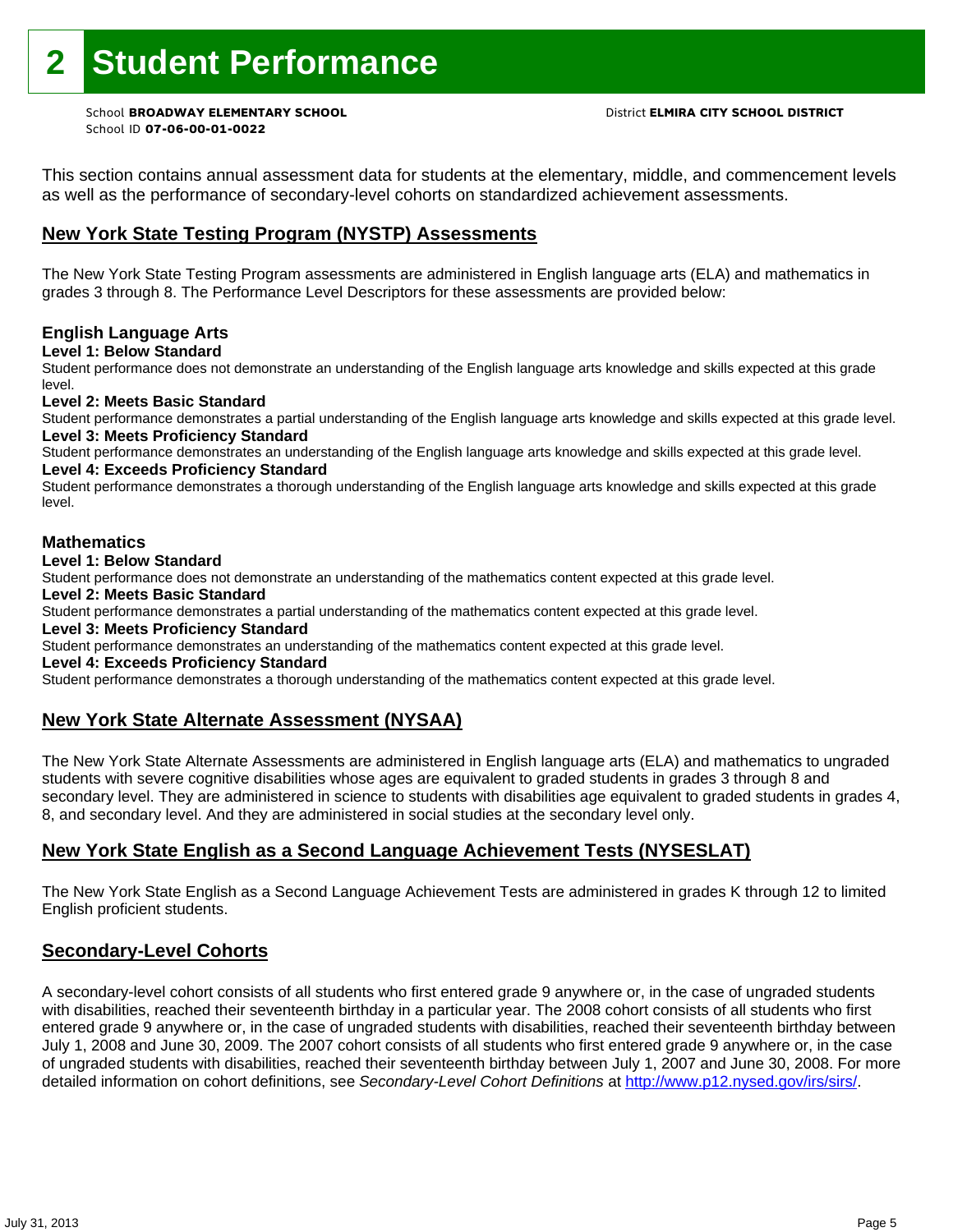# **Results in Grade 3 English Language Arts**

|                                                  |                                 |         |     | <b>This School</b> |                                 |    |    | <b>School District</b> |                                 |         |  |    | <b>NY State Public</b> |                                 |         |  |    |    |
|--------------------------------------------------|---------------------------------|---------|-----|--------------------|---------------------------------|----|----|------------------------|---------------------------------|---------|--|----|------------------------|---------------------------------|---------|--|----|----|
|                                                  |                                 |         |     |                    | Percentage scoring at level(s): |    |    |                        | Percentage scoring at level(s): |         |  |    |                        | Percentage scoring at level(s): |         |  |    |    |
|                                                  |                                 | $2 - 4$ |     | $3 - 4$            |                                 | 4  |    | $2 - 4$                |                                 | $3 - 4$ |  | 4  |                        | $2 - 4$                         | $3 - 4$ |  | 4  |    |
| 2012 Mean Score: 659<br>2011 Mean Score: 661     | *Range: 644-780 663-780 694-780 |         |     |                    |                                 |    |    |                        |                                 |         |  |    |                        |                                 |         |  |    |    |
| $\blacksquare$ 2011-12<br>a kacamatan<br>2010-11 | 100%                            | 74%     | 85% | 41%                | 51%                             | 6% | 3% |                        | 82% 83%                         | 44% 48% |  | 3% | 4%                     | 86% 87%                         | 56% 56% |  | 7% | 5% |
| Number of Tested Students:                       |                                 | 58      | 57  | 32                 | 34                              | 5  | 2  | 439                    | 431                             | 234 246 |  | 17 | -23                    |                                 |         |  |    |    |
|                                                  |                                 |         |     |                    |                                 |    |    |                        |                                 |         |  |    |                        |                                 |         |  |    |    |

| <b>Results by</b>                               |        | 2011-12 School Year |                                 |     | 2010-11 School Year |         |                                 |    |
|-------------------------------------------------|--------|---------------------|---------------------------------|-----|---------------------|---------|---------------------------------|----|
| <b>Student Group</b>                            | Total  |                     | Percentage scoring at level(s): |     | Total               |         | Percentage scoring at level(s): |    |
|                                                 | Tested | $2 - 4$             | $3 - 4$                         | 4   | Tested              | $2 - 4$ | $3 - 4$                         | 4  |
| <b>All Students</b>                             | 78     | 74%                 | 41%                             | 6%  | 67                  | 85%     | 51%                             | 3% |
| Female                                          | 34     | 74%                 | 47%                             | 9%  | 39                  | 87%     | 51%                             | 5% |
| Male                                            | 44     | 75%                 | 36%                             | 5%  | 28                  | 82%     | 50%                             | 0% |
| American Indian or Alaska Native                |        |                     |                                 |     |                     |         |                                 |    |
| <b>Black or African American</b>                | 5      | 60%                 | 0%                              | 0%  | 8                   | 63%     | 63%                             | 0% |
| Hispanic or Latino                              | Δ      |                     |                                 |     |                     |         |                                 |    |
| Asian or Native Hawaiian/Other Pacific Islander |        |                     |                                 |     |                     |         |                                 |    |
| White                                           | 66     | 73%                 | 42%                             | 6%  | 59                  | 88%     | 49%                             | 3% |
| Multiracial                                     | 3      |                     |                                 |     |                     |         |                                 |    |
| <b>Small Group Totals</b>                       | 7      | 100%                | 57%                             | 14% |                     |         |                                 |    |
| <b>General-Education Students</b>               | 68     | 81%                 | 47%                             | 7%  | 64                  |         |                                 |    |
| <b>Students with Disabilities</b>               | 10     | 30%                 | 0%                              | 0%  | 3                   |         |                                 |    |
| <b>English Proficient</b>                       | 78     | 74%                 | 41%                             | 6%  | 67                  | 85%     | 51%                             | 3% |
| Limited English Proficient                      |        |                     |                                 |     |                     |         |                                 |    |
| Economically Disadvantaged                      | 45     | 69%                 | 31%                             | 7%  | 38                  | 79%     | 42%                             | 5% |
| Not Disadvantaged                               | 33     | 82%                 | 55%                             | 6%  | 29                  | 93%     | 62%                             | 0% |
| Migrant                                         |        |                     |                                 |     |                     |         |                                 |    |
| Not Migrant                                     | 78     | 74%                 | 41%                             | 6%  | 67                  | 85%     | 51%                             | 3% |

#### **NOTES**

The – symbol indicates that data for a group of students have been suppressed. If a group has fewer than five students,

data for that group and the next smallest group(s) are suppressed to protect the privacy of individual students. \* These ranges are for 2011–12 data only. Ranges for 2010–11 data are available in the 2010–11 Accountability and Overview Reports.

| THESE TRINGES ARE TOT ZUIT-IZ GATA ONLY. RANGES TOT ZUID-II GATA ARE AVAILABLE IN THE ZUID-II ACCOUNTABILITY AND OVERVIEW REPORTS.<br><b>Other</b> |        | 2011-12 School Year |                             |     | 2010-11 School Year |                             |         |     |  |
|----------------------------------------------------------------------------------------------------------------------------------------------------|--------|---------------------|-----------------------------|-----|---------------------|-----------------------------|---------|-----|--|
| <b>Assessments</b>                                                                                                                                 | Total  |                     | Number scoring at level(s): |     | Total<br>Tested     | Number scoring at level(s): |         |     |  |
|                                                                                                                                                    | Tested | $2 - 4$             | $3 - 4$                     | 4   |                     | $2 - 4$                     | $3 - 4$ | 4   |  |
| New York State Alternate Assessment<br>(NYSAA): Grade 3 Equivalent                                                                                 |        |                     |                             |     | 0                   |                             |         |     |  |
| New York State English as a Second Language<br>Achievement Test (NYSESLAT) <sup>+</sup> : Grade 3                                                  |        | N/A                 | N/A                         | N/A | 0                   | N/A                         | N/A     | N/A |  |
|                                                                                                                                                    | Total  |                     |                             |     | Total               |                             |         |     |  |
| Recently Arrived LEP Students NOT Tested on<br>the ELA NYSTP: Grade 3                                                                              |        | N/A                 | N/A                         | N/A | 0                   | N/A                         | N/A     | N/A |  |

July 31, 2013 Page 6 † These counts represent recently arrived LEP students who used the NYSESLAT to fulfill the English language arts participation requirement.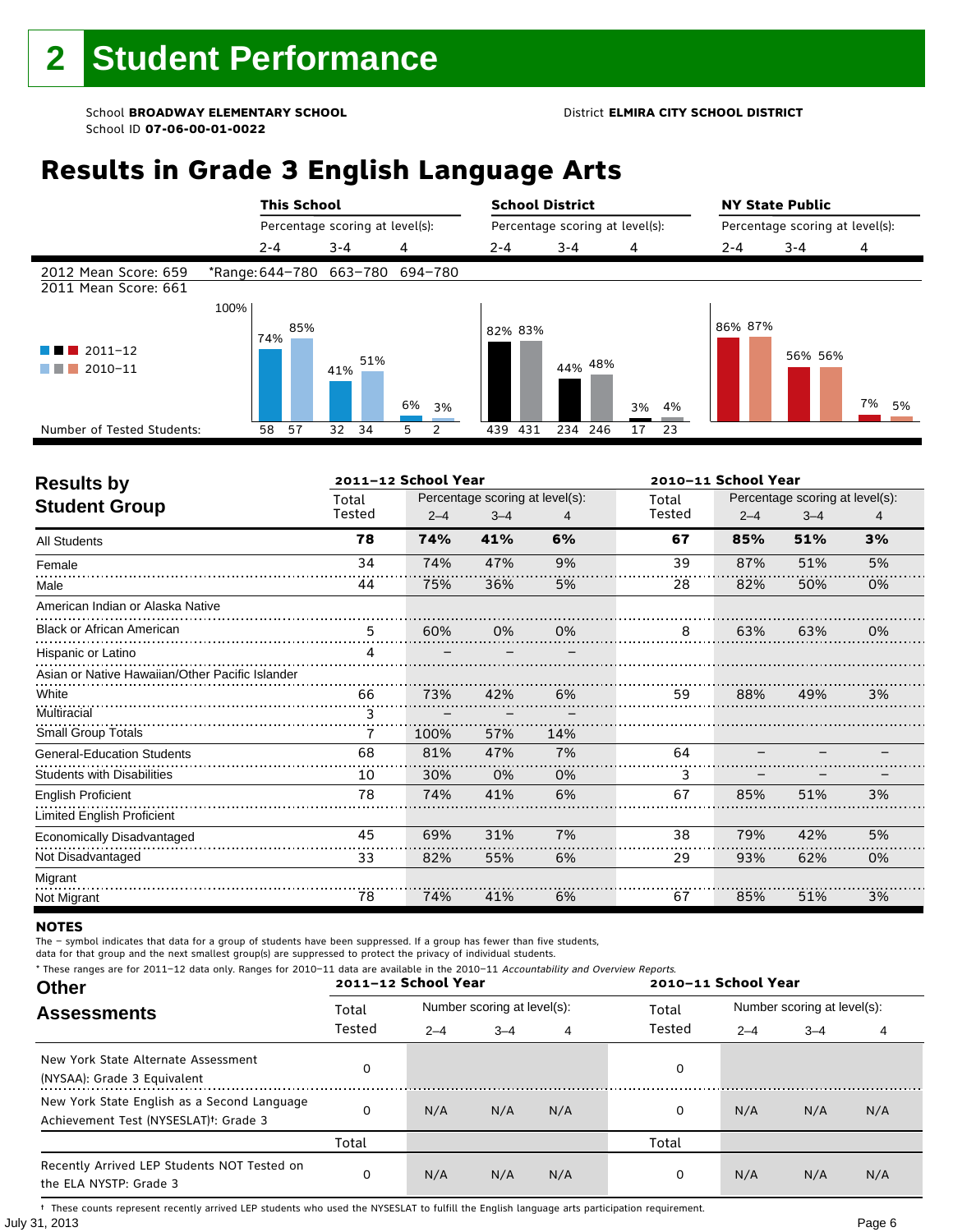# **Results in Grade 3 Mathematics**

|                                              |      | <b>This School</b> |                                 |          | <b>School District</b>          |         |           | <b>NY State Public</b>          |         |         |  |
|----------------------------------------------|------|--------------------|---------------------------------|----------|---------------------------------|---------|-----------|---------------------------------|---------|---------|--|
|                                              |      |                    | Percentage scoring at level(s): |          | Percentage scoring at level(s): |         |           | Percentage scoring at level(s): |         |         |  |
|                                              |      | $2 - 4$            | $3 - 4$                         | 4        | $2 - 4$                         | $3 - 4$ | 4         | $2 - 4$                         | $3 - 4$ | 4       |  |
| 2012 Mean Score: 676<br>2011 Mean Score: 683 |      |                    | *Range: 662-770 684-770 707-770 |          |                                 |         |           |                                 |         |         |  |
| $2011 - 12$<br>2010-11                       | 100% | 91%<br>76%         | 44% 51%                         | 7%<br>4% | 85% 87%                         | 47% 50% | 10%<br>4% | 91% 91%                         | 61% 60% | 13% 13% |  |
| Number of Tested Students:                   |      | 61<br>59           | 34<br>34                        | 3<br>5   | 459 452                         | 252 260 | 19<br>52  |                                 |         |         |  |
|                                              |      |                    |                                 |          |                                 |         |           |                                 |         |         |  |

| <b>Results by</b>                               |        | 2011-12 School Year |                                 |    | 2010-11 School Year |         |                                 |     |
|-------------------------------------------------|--------|---------------------|---------------------------------|----|---------------------|---------|---------------------------------|-----|
| <b>Student Group</b>                            | Total  |                     | Percentage scoring at level(s): |    | Total               |         | Percentage scoring at level(s): |     |
|                                                 | Tested | $2 - 4$             | $3 - 4$                         | 4  | Tested              | $2 - 4$ | $3 - 4$                         | 4   |
| <b>All Students</b>                             | 78     | 76%                 | 44%                             | 4% | 67                  | 91%     | 51%                             | 7%  |
| Female                                          | 34     | 76%                 | 47%                             | 3% | 39                  | 90%     | 46%                             | 10% |
| Male                                            | 44     | 75%                 | 41%                             | 5% | 28                  | 93%     | 57%                             | 4%  |
| American Indian or Alaska Native                |        |                     |                                 |    |                     |         |                                 |     |
| <b>Black or African American</b>                | 5      | 40%                 | 0%                              | 0% | 8                   | 100%    | 38%                             | 0%  |
| Hispanic or Latino                              | Δ      |                     |                                 |    |                     |         |                                 |     |
| Asian or Native Hawaiian/Other Pacific Islander |        |                     |                                 |    |                     |         |                                 |     |
| White                                           | 66     | 76%                 | 45%                             | 5% | 59                  | 90%     | 53%                             | 8%  |
| Multiracial                                     | 3      |                     |                                 |    |                     |         |                                 |     |
| <b>Small Group Totals</b>                       | 7      | 100%                | 57%                             | 0% |                     |         |                                 |     |
| <b>General-Education Students</b>               | 68     | 82%                 | 49%                             | 4% | 64                  |         |                                 |     |
| <b>Students with Disabilities</b>               | 10     | 30%                 | 10%                             | 0% | 3                   |         |                                 |     |
| <b>English Proficient</b>                       | 78     | 76%                 | 44%                             | 4% | 67                  | 91%     | 51%                             | 7%  |
| <b>Limited English Proficient</b>               |        |                     |                                 |    |                     |         |                                 |     |
| Economically Disadvantaged                      | 45     | 73%                 | 40%                             | 0% | 38                  | 87%     | 42%                             | 8%  |
| Not Disadvantaged                               | 33     | 79%                 | 48%                             | 9% | 29                  | 97%     | 62%                             | 7%  |
| Migrant                                         |        |                     |                                 |    |                     |         |                                 |     |
| Not Migrant                                     | 78     | 76%                 | 44%                             | 4% | 67                  | 91%     | 51%                             | 7%  |

### **NOTES**

The – symbol indicates that data for a group of students have been suppressed. If a group has fewer than five students,

| * These ranges are for 2011-12 data only. Ranges for 2010-11 data are available in the 2010-11 Accountability and Overview Reports. |  |
|-------------------------------------------------------------------------------------------------------------------------------------|--|
|-------------------------------------------------------------------------------------------------------------------------------------|--|

| <b>Other</b>                                                       |        | 2011-12 School Year |                             | 2010-11 School Year |         |                             |  |  |
|--------------------------------------------------------------------|--------|---------------------|-----------------------------|---------------------|---------|-----------------------------|--|--|
| <b>Assessments</b>                                                 | Total  |                     | Number scoring at level(s): | Total               |         | Number scoring at level(s): |  |  |
|                                                                    | Tested | $2 - 4$             | $-4$                        | Tested              | $2 - 4$ | $3 - 4$                     |  |  |
| New York State Alternate Assessment<br>(NYSAA): Grade 3 Equivalent |        |                     |                             | 0                   |         |                             |  |  |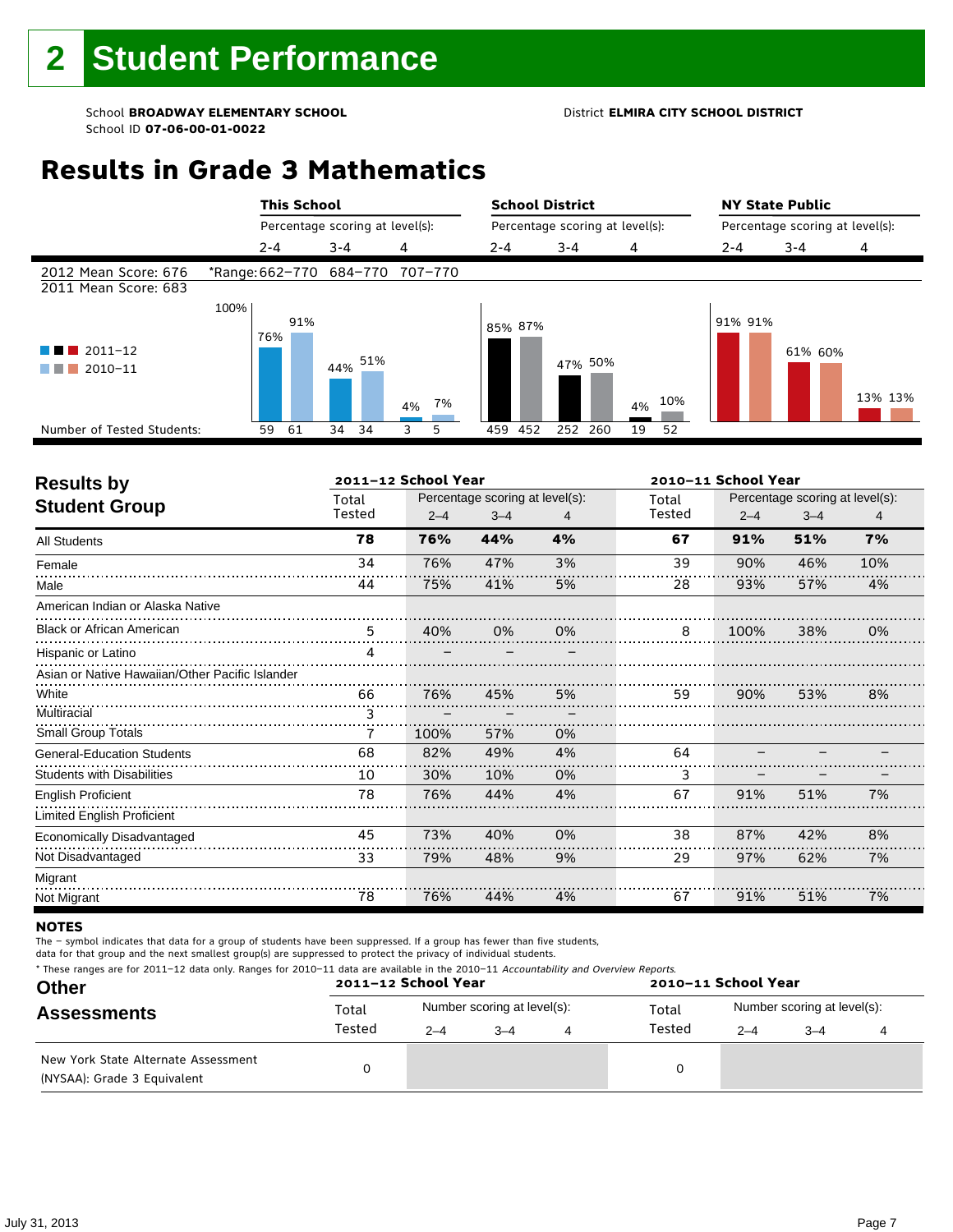# **Results in Grade 4 English Language Arts**

|                                                                          |      | <b>This School</b> |                                 |                  | <b>School District</b> |                                 |          | <b>NY State Public</b>          |         |          |  |
|--------------------------------------------------------------------------|------|--------------------|---------------------------------|------------------|------------------------|---------------------------------|----------|---------------------------------|---------|----------|--|
|                                                                          |      |                    | Percentage scoring at level(s): |                  |                        | Percentage scoring at level(s): |          | Percentage scoring at level(s): |         |          |  |
|                                                                          |      | $2 - 4$            | $3 - 4$                         | 4                | $2 - 4$                | $3 - 4$                         | 4        | $2 - 4$                         | $3 - 4$ | 4        |  |
| 2012 Mean Score: 667<br>2011 Mean Score: 657                             |      |                    | *Range: 637-775 671-775 722-775 |                  |                        |                                 |          |                                 |         |          |  |
| $\blacksquare$ 2011-12<br>a sa kacamatan<br>2010-11<br><b>The Common</b> | 100% | 93%<br>84%         | 45%<br>25%                      | 0%<br>0%         | 85% 85%                | 41% 40%                         | 1%<br>1% | 91% 92%                         | 59% 57% | 5%<br>2% |  |
| Number of Tested Students:                                               |      | 61<br>56           | 27<br>18                        | $\mathbf 0$<br>0 | 453<br>433             | 207<br>215                      | 4<br>4   |                                 |         |          |  |

٦

| <b>Results by</b>                               |        | 2011-12 School Year |                                 |    |        | 2010-11 School Year |         | Percentage scoring at level(s):<br>4<br>0%<br>0%<br>0%<br>0%<br>0%<br>0% |  |  |  |
|-------------------------------------------------|--------|---------------------|---------------------------------|----|--------|---------------------|---------|--------------------------------------------------------------------------|--|--|--|
| <b>Student Group</b>                            | Total  |                     | Percentage scoring at level(s): |    | Total  |                     |         |                                                                          |  |  |  |
|                                                 | Tested | $2 - 4$             | $3 - 4$                         |    | Tested | $2 - 4$             | $3 - 4$ |                                                                          |  |  |  |
| <b>All Students</b>                             | 60     | 93%                 | 45%                             | 0% | 73     | 84%                 | 25%     |                                                                          |  |  |  |
| Female                                          | 37     | 95%                 | 51%                             | 0% | 31     | 90%                 | 32%     |                                                                          |  |  |  |
| Male                                            | 23     | 91%                 | 35%                             | 0% | 42     | 79%                 | 19%     |                                                                          |  |  |  |
| American Indian or Alaska Native                |        |                     |                                 |    |        |                     |         |                                                                          |  |  |  |
| <b>Black or African American</b>                |        |                     |                                 |    | 8      |                     |         |                                                                          |  |  |  |
| Hispanic or Latino                              |        |                     |                                 |    |        |                     |         |                                                                          |  |  |  |
| Asian or Native Hawaiian/Other Pacific Islander |        |                     |                                 |    |        |                     |         |                                                                          |  |  |  |
| White                                           | 51     | 96%                 | 45%                             | 0% | 63     | 83%                 | 25%     |                                                                          |  |  |  |
| Multiracial                                     | 2      |                     |                                 |    |        |                     |         |                                                                          |  |  |  |
| <b>Small Group Totals</b>                       | 9      | 78%                 | 44%                             | 0% | 10     | 90%                 | 20%     |                                                                          |  |  |  |
| <b>General-Education Students</b>               | 58     |                     |                                 |    | 67     | 88%                 | 27%     |                                                                          |  |  |  |
| <b>Students with Disabilities</b>               | 2      |                     |                                 |    | 6      | 33%                 | 0%      | 0%                                                                       |  |  |  |
| <b>English Proficient</b>                       | 60     | 93%                 | 45%                             | 0% | 72     |                     |         |                                                                          |  |  |  |
| <b>Limited English Proficient</b>               |        |                     |                                 |    | 1      |                     |         |                                                                          |  |  |  |
| Economically Disadvantaged                      | 38     | 97%                 | 45%                             | 0% | 40     | 75%                 | 15%     | 0%                                                                       |  |  |  |
| Not Disadvantaged                               | 22     | 86%                 | 45%                             | 0% | 33     | 94%                 | 36%     | 0%                                                                       |  |  |  |
| Migrant                                         |        |                     |                                 |    |        |                     |         |                                                                          |  |  |  |
| Not Migrant                                     | 60     | 93%                 | 45%                             | 0% | 73     | 84%                 | 25%     | 0%                                                                       |  |  |  |

### **NOTES**

The – symbol indicates that data for a group of students have been suppressed. If a group has fewer than five students,

data for that group and the next smallest group(s) are suppressed to protect the privacy of individual students.

| * These ranges are for 2011-12 data only. Ranges for 2010-11 data are available in the 2010-11 Accountability and Overview Reports.<br><b>Other</b> |        | 2011-12 School Year |                             |     | 2010-11 School Year |                             |         |     |  |
|-----------------------------------------------------------------------------------------------------------------------------------------------------|--------|---------------------|-----------------------------|-----|---------------------|-----------------------------|---------|-----|--|
| <b>Assessments</b>                                                                                                                                  | Total  |                     | Number scoring at level(s): |     | Total               | Number scoring at level(s): |         |     |  |
|                                                                                                                                                     | Tested | $2 - 4$             | $3 - 4$                     | 4   | Tested              | $2 - 4$                     | $3 - 4$ | 4   |  |
| New York State Alternate Assessment<br>(NYSAA): Grade 4 Equivalent                                                                                  |        |                     |                             |     | 0                   |                             |         |     |  |
| New York State English as a Second Language<br>Achievement Test (NYSESLAT) <sup>+</sup> : Grade 4                                                   |        | N/A                 | N/A                         | N/A | 0                   | N/A                         | N/A     | N/A |  |
|                                                                                                                                                     | Total  |                     |                             |     | Total               |                             |         |     |  |
| Recently Arrived LEP Students NOT Tested on<br>the ELA NYSTP: Grade 4                                                                               | 0      | N/A                 | N/A                         | N/A | 0                   | N/A                         | N/A     | N/A |  |

July 31, 2013 Page 8 † These counts represent recently arrived LEP students who used the NYSESLAT to fulfill the English language arts participation requirement.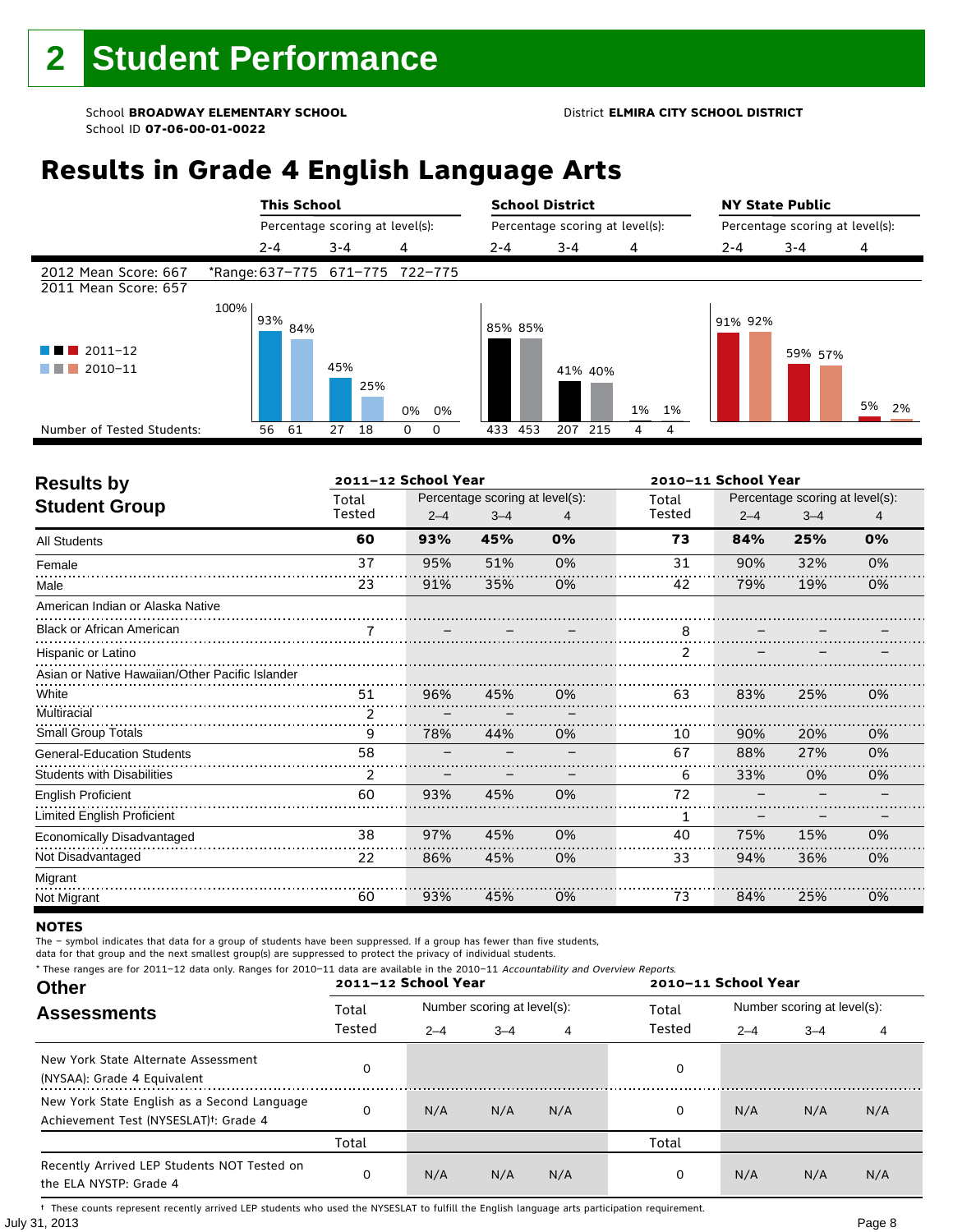# **Results in Grade 4 Mathematics**

|                                              |      | <b>This School</b> |                                 |                     | <b>School District</b>          |            |          | <b>NY State Public</b>          |         |         |
|----------------------------------------------|------|--------------------|---------------------------------|---------------------|---------------------------------|------------|----------|---------------------------------|---------|---------|
|                                              |      |                    | Percentage scoring at level(s): |                     | Percentage scoring at level(s): |            |          | Percentage scoring at level(s): |         |         |
|                                              |      | $2 - 4$            | $3 - 4$                         | 4                   | $2 - 4$                         | $3 - 4$    | 4        | $2 - 4$                         | $3 - 4$ | 4       |
| 2012 Mean Score: 674<br>2011 Mean Score: 673 |      |                    | *Range: 636-800 676-800         | 707-800             |                                 |            |          |                                 |         |         |
| $\blacksquare$ 2011-12<br>2010-11            | 100% | 92% 96%            | 49% 46%                         |                     | 90% 88%                         | 50% 50%    | 14% 14%  | 95% 94%                         | 69% 67% | 30% 27% |
| Number of Tested Students:                   |      | 71<br>54           | 29<br>34                        | 10%<br>5%<br>6<br>4 | 462 472                         | 268<br>258 | 74<br>76 |                                 |         |         |

|               |         |         |                     |                                 | 2010-11 School Year<br>Percentage scoring at level(s):<br>Total<br>Tested<br>$2 - 4$<br>$3 - 4$<br>4 |     |     |  |  |
|---------------|---------|---------|---------------------|---------------------------------|------------------------------------------------------------------------------------------------------|-----|-----|--|--|
| Total         |         |         |                     |                                 |                                                                                                      |     |     |  |  |
| Tested        | $2 - 4$ | $3 - 4$ | 4                   |                                 |                                                                                                      |     |     |  |  |
| 59            | 92%     | 49%     | 10%                 | 74                              | 96%                                                                                                  | 46% | 5%  |  |  |
| 37            | 89%     | 57%     | 11%                 | 32                              | 97%                                                                                                  | 44% | 6%  |  |  |
| 22            | 95%     | 36%     | 9%                  | 42                              | 95%                                                                                                  | 48% | 5%  |  |  |
|               |         |         |                     |                                 |                                                                                                      |     |     |  |  |
|               |         |         |                     | 8                               |                                                                                                      |     |     |  |  |
|               |         |         |                     |                                 |                                                                                                      |     |     |  |  |
|               |         |         |                     |                                 |                                                                                                      |     |     |  |  |
| 50            | 92%     | 50%     | 10%                 | 64                              | 95%                                                                                                  | 48% | 6%  |  |  |
| $\mathcal{P}$ |         |         |                     |                                 |                                                                                                      |     |     |  |  |
| 9             | 89%     | 44%     | 11%                 | 10                              | 100%                                                                                                 | 30% | 0%  |  |  |
| 57            |         |         |                     | 68                              | 99%                                                                                                  | 50% | 6%  |  |  |
| 2             |         |         |                     | 6                               | 67%                                                                                                  | 0%  | 0%  |  |  |
| 59            | 92%     | 49%     | 10%                 | 73                              |                                                                                                      |     |     |  |  |
|               |         |         |                     | 1                               |                                                                                                      |     |     |  |  |
| 37            | 92%     | 46%     | 11%                 | 41                              | 93%                                                                                                  | 29% | 0%  |  |  |
| 22            | 91%     | 55%     | 9%                  | 33                              | 100%                                                                                                 | 67% | 12% |  |  |
|               |         |         |                     |                                 |                                                                                                      |     |     |  |  |
| 59            | 92%     | 49%     | 10%                 | 74                              | 96%                                                                                                  | 46% | 5%  |  |  |
|               |         |         | 2011-12 School Year | Percentage scoring at level(s): |                                                                                                      |     |     |  |  |

### **NOTES**

The – symbol indicates that data for a group of students have been suppressed. If a group has fewer than five students,

|  | * These ranges are for 2011-12 data only. Ranges for 2010-11 data are available in the 2010-11 Accountability and Overview Reports. |
|--|-------------------------------------------------------------------------------------------------------------------------------------|
|--|-------------------------------------------------------------------------------------------------------------------------------------|

| <b>Other</b>                                                       |        | 2011-12 School Year |                             | 2010-11 School Year |                             |         |  |  |
|--------------------------------------------------------------------|--------|---------------------|-----------------------------|---------------------|-----------------------------|---------|--|--|
| <b>Assessments</b>                                                 | Total  |                     | Number scoring at level(s): | Total               | Number scoring at level(s): |         |  |  |
|                                                                    | Tested | $2 - 4$             | $3 - 4$                     | Tested              | $2 - 4$                     | $3 - 4$ |  |  |
| New York State Alternate Assessment<br>(NYSAA): Grade 4 Equivalent |        |                     |                             |                     |                             |         |  |  |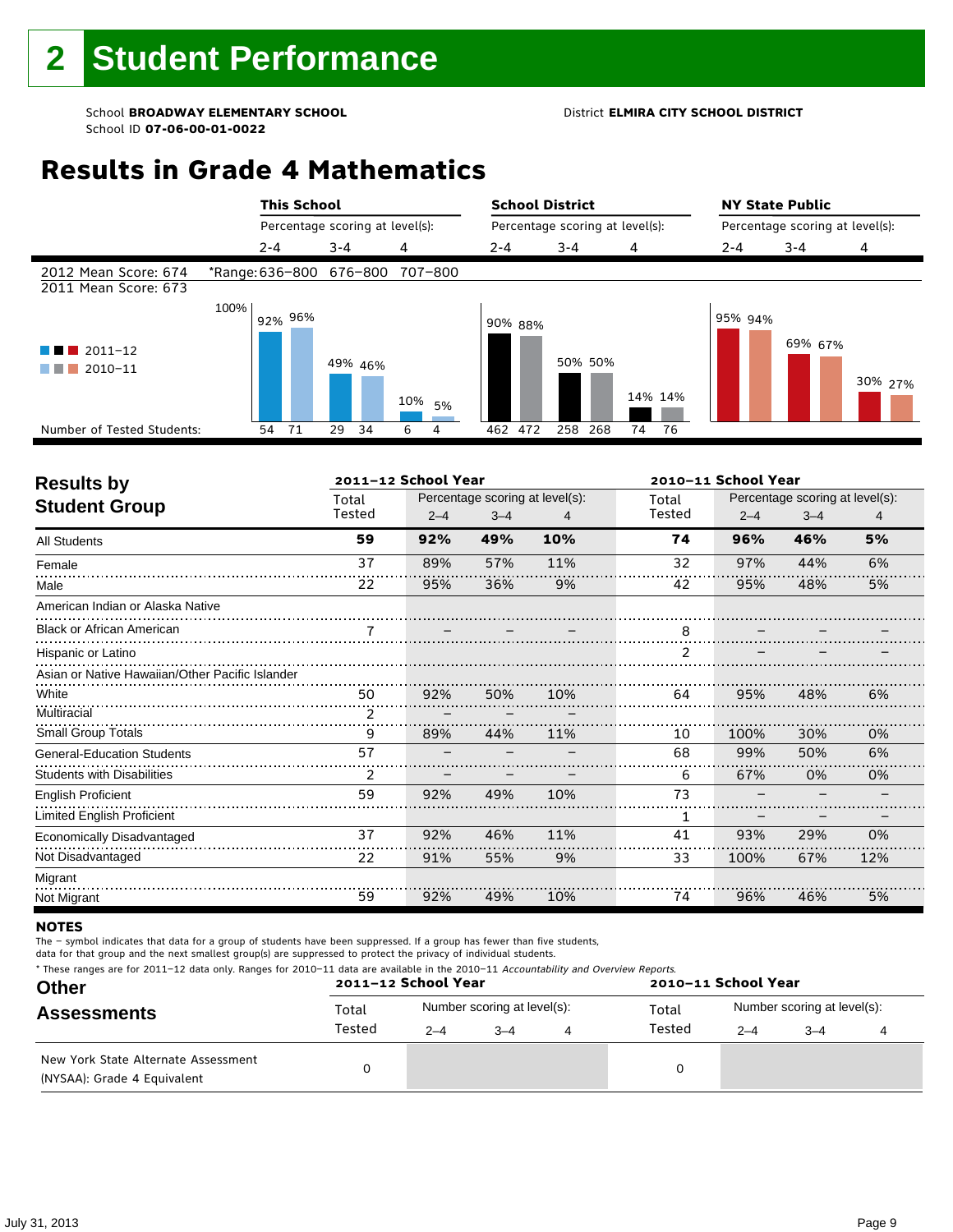# **Results in Grade 4 Science**

|                                            |      | <b>This School</b> |                                 |            |                                 | <b>School District</b> |         |                                 | <b>NY State Public</b> |                    |  |
|--------------------------------------------|------|--------------------|---------------------------------|------------|---------------------------------|------------------------|---------|---------------------------------|------------------------|--------------------|--|
|                                            |      |                    | Percentage scoring at level(s): |            | Percentage scoring at level(s): |                        |         | Percentage scoring at level(s): |                        |                    |  |
|                                            |      | $2 - 4$            | $3 - 4$                         | 4          | $2 - 4$                         | $3 - 4$                | 4       | $2 - 4$                         | $3 - 4$                | 4                  |  |
| 2012 Mean Score: 73<br>2011 Mean Score: 71 |      | Range: 45-100      | 65-100                          | $85 - 100$ |                                 |                        |         |                                 |                        |                    |  |
| $\blacksquare$ 2011-12<br>2010-11<br>.     | 100% | 96% 94%            | 80% <sub>74%</sub>              | 24% 23%    | 96% 94%                         | 79% 77%                | 33% 30% | 97% 98%                         | 89% 88%                | 57% <sub>52%</sub> |  |
| Number of Tested Students:                 |      | 65<br>53           | 51<br>44                        | 13<br>16   | 491<br>481                      | 395<br>403             | 167 159 |                                 |                        |                    |  |
|                                            |      |                    |                                 |            |                                 |                        |         |                                 |                        |                    |  |

|               |         |         |                     |                                 | 2010-11 School Year<br>Percentage scoring at level(s):<br>Total<br>Tested<br>$2 - 4$<br>$3 - 4$<br>4<br>69<br>94%<br>74%<br>23% |     |     |  |  |
|---------------|---------|---------|---------------------|---------------------------------|---------------------------------------------------------------------------------------------------------------------------------|-----|-----|--|--|
| Total         |         |         |                     |                                 |                                                                                                                                 |     |     |  |  |
| Tested        | $2 - 4$ | $3 - 4$ |                     |                                 |                                                                                                                                 |     |     |  |  |
| 55            | 96%     | 80%     | 24%                 |                                 |                                                                                                                                 |     |     |  |  |
| 35            | 94%     | 77%     | 26%                 | 28                              | 93%                                                                                                                             | 71% | 21% |  |  |
| 20            | 100%    | 85%     | 20%                 | 41                              | 95%                                                                                                                             | 76% | 24% |  |  |
|               |         |         |                     |                                 |                                                                                                                                 |     |     |  |  |
| 5             |         |         |                     | 8                               |                                                                                                                                 |     |     |  |  |
|               |         |         |                     | $\mathcal{P}$                   |                                                                                                                                 |     |     |  |  |
|               |         |         |                     |                                 |                                                                                                                                 |     |     |  |  |
| 48            | 96%     | 81%     | 25%                 | 59                              | 93%                                                                                                                             | 75% | 25% |  |  |
| $\mathcal{P}$ |         |         |                     |                                 |                                                                                                                                 |     |     |  |  |
| 7             | 100%    | 71%     | 14%                 | 10                              | 100%                                                                                                                            | 70% | 10% |  |  |
| 53            |         |         |                     | 64                              | 95%                                                                                                                             | 77% | 25% |  |  |
| 2             |         |         |                     | 5.                              | 80%                                                                                                                             | 40% | 0%  |  |  |
| 55            | 96%     | 80%     | 24%                 | 68                              |                                                                                                                                 |     |     |  |  |
|               |         |         |                     | 1                               |                                                                                                                                 |     |     |  |  |
| 33            | 94%     | 76%     | 30%                 | 38                              | 92%                                                                                                                             | 68% | 18% |  |  |
| 22            | 100%    | 86%     | 14%                 | 31                              | 97%                                                                                                                             | 81% | 29% |  |  |
|               |         |         |                     |                                 |                                                                                                                                 |     |     |  |  |
| 55            | 96%     | 80%     | 24%                 | 69                              | 94%                                                                                                                             | 74% | 23% |  |  |
|               |         |         | 2011-12 School Year | Percentage scoring at level(s): |                                                                                                                                 |     |     |  |  |

#### **NOTES**

The – symbol indicates that data for a group of students have been suppressed. If a group has fewer than five students,

| <b>Other</b>                                                       | 2011-12 School Year |         |                             | 2010-11 School Year |         |                             |  |  |
|--------------------------------------------------------------------|---------------------|---------|-----------------------------|---------------------|---------|-----------------------------|--|--|
| <b>Assessments</b>                                                 | Total               |         | Number scoring at level(s): | Total               |         | Number scoring at level(s): |  |  |
|                                                                    | Tested              | $2 - 4$ | $3 - 4$                     | Tested              | $2 - 4$ | $3 - 4$                     |  |  |
| New York State Alternate Assessment<br>(NYSAA): Grade 4 Equivalent |                     |         |                             |                     |         |                             |  |  |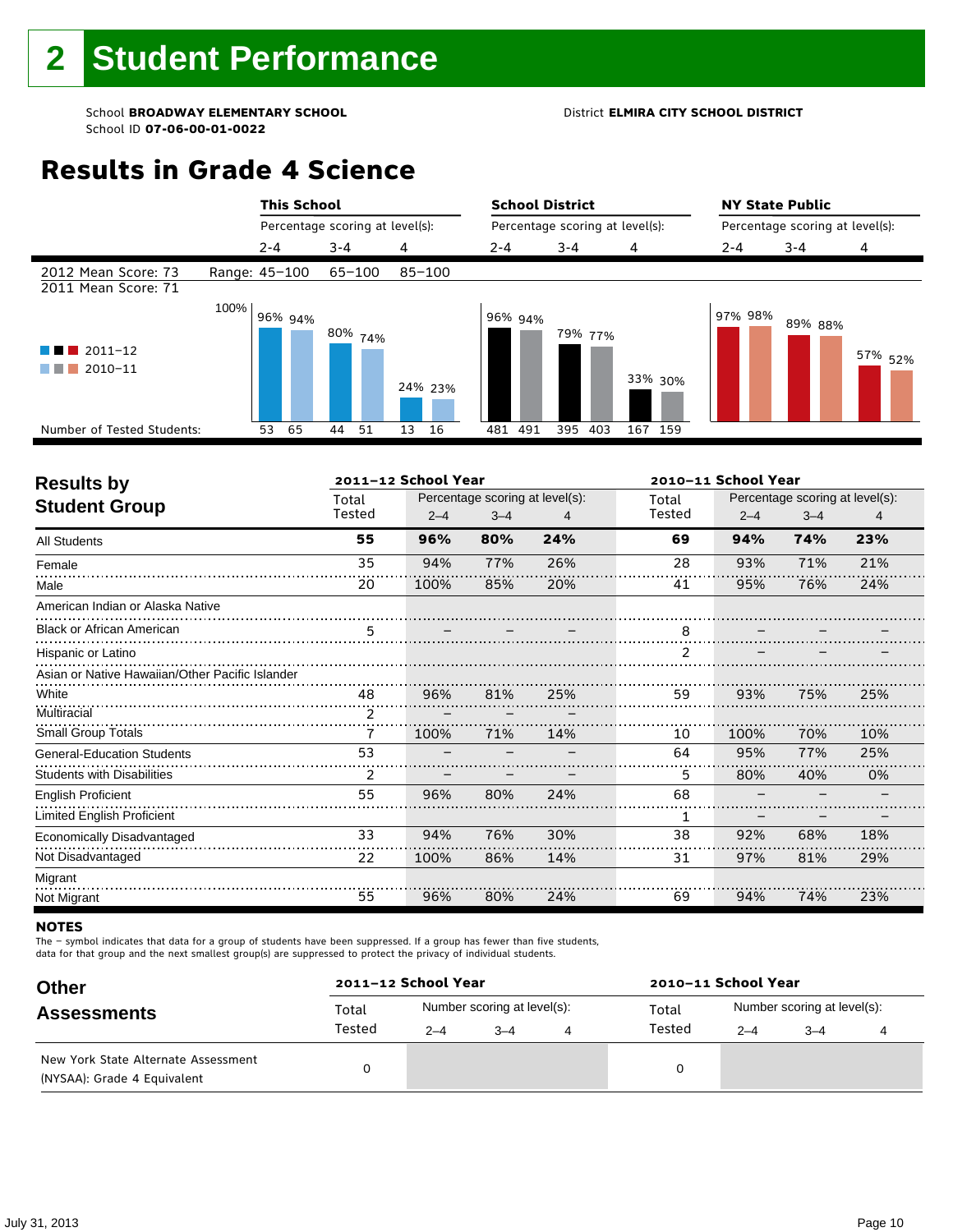# **Results in Grade 5 English Language Arts**

|                                                                       |             | <b>This School</b> |                                 |                                 | <b>School District</b> |                                 |          | <b>NY State Public</b><br>Percentage scoring at level(s): |                    |       |  |
|-----------------------------------------------------------------------|-------------|--------------------|---------------------------------|---------------------------------|------------------------|---------------------------------|----------|-----------------------------------------------------------|--------------------|-------|--|
|                                                                       |             |                    | Percentage scoring at level(s): |                                 |                        | Percentage scoring at level(s): |          |                                                           |                    |       |  |
|                                                                       | $2 - 4$     |                    | $3 - 4$                         | 4                               | $2 - 4$                | 3-4                             | 4        | $2 - 4$                                                   | $3 - 4$            | 4     |  |
| 2012 Mean Score: 664<br>2011 Mean Score: 658                          |             |                    |                                 | *Range: 648-795 668-795 700-795 |                        |                                 |          |                                                           |                    |       |  |
| $\blacksquare$ $\blacksquare$ 2011-12<br>2010-11<br><b>The Common</b> | 100%<br>87% | 77%                | $39\%$ 32%                      | 0%<br>0%                        | 84% 84%                | 46% 41%                         | 3%<br>2% | 89% 89%                                                   | 58% <sub>54%</sub> | 5% 4% |  |
| Number of Tested Students:                                            | 66          | 68                 | 28<br>30                        | 0<br>0                          | 458<br>446             | 245 227                         | 12<br>16 |                                                           |                    |       |  |

٦

| <b>Results by</b>                               |                | 2011-12 School Year |                                 |    | 2010-11 School Year |                                 |         |    |  |
|-------------------------------------------------|----------------|---------------------|---------------------------------|----|---------------------|---------------------------------|---------|----|--|
| <b>Student Group</b>                            | Total          |                     | Percentage scoring at level(s): |    | Total               | Percentage scoring at level(s): |         |    |  |
|                                                 | Tested         | $2 - 4$             | $3 - 4$                         | 4  | Tested              | $2 - 4$                         | $3 - 4$ | 4  |  |
| <b>All Students</b>                             | 76             | 87%                 | 39%                             | 0% | 88                  | 77%                             | 32%     | 0% |  |
| Female                                          | 33             | 91%                 | 36%                             | 0% | 33                  | 97%                             | 48%     | 0% |  |
| Male                                            | 43             | 84%                 | 42%                             | 0% | 55                  | 65%                             | 22%     | 0% |  |
| American Indian or Alaska Native                |                |                     |                                 |    |                     |                                 |         |    |  |
| <b>Black or African American</b>                | 8              |                     |                                 |    | 10                  |                                 |         |    |  |
| Hispanic or Latino                              | $\mathfrak{p}$ |                     |                                 |    | Δ                   |                                 |         |    |  |
| Asian or Native Hawaiian/Other Pacific Islander |                |                     |                                 |    |                     |                                 |         |    |  |
| White                                           | 65             | 88%                 | 43%                             | 0% | 74                  | 80%                             | 34%     | 0% |  |
| Multiracial                                     | 1.             |                     |                                 |    |                     |                                 |         |    |  |
| <b>Small Group Totals</b>                       | 11             | 82%                 | 18%                             | 0% | 14                  | 64%                             | 21%     | 0% |  |
| <b>General-Education Students</b>               | 70             | 90%                 | 43%                             | 0% | 73                  | 88%                             | 38%     | 0% |  |
| <b>Students with Disabilities</b>               | 6              | 50%                 | 0%                              | 0% | 15                  | 27%                             | 0%      | 0% |  |
| <b>English Proficient</b>                       | 76             | 87%                 | 39%                             | 0% | 88                  | 77%                             | 32%     | 0% |  |
| Limited English Proficient                      |                |                     |                                 |    |                     |                                 |         |    |  |
| Economically Disadvantaged                      | 43             | 84%                 | 23%                             | 0% | 53                  | 72%                             | 19%     | 0% |  |
| Not Disadvantaged                               | 33             | 91%                 | 61%                             | 0% | 35                  | 86%                             | 51%     | 0% |  |
| Migrant                                         |                |                     |                                 |    |                     |                                 |         |    |  |
| Not Migrant                                     | 76             | 87%                 | 39%                             | 0% | 88                  | 77%                             | 32%     | 0% |  |

### **NOTES**

The – symbol indicates that data for a group of students have been suppressed. If a group has fewer than five students,

data for that group and the next smallest group(s) are suppressed to protect the privacy of individual students. \* These ranges are for 2011–12 data only. Ranges for 2010–11 data are available in the 2010–11 Accountability and Overview Reports.

| THESE TRINGES ARE TOT ZUIT-IZ GATA ONLY. RANGES TOT ZUID-II GATA ARE AVAILABLE IN THE ZUID-II ACCOUNTABILITY AND OVERVIEW REPORTS.<br><b>Other</b> |        | 2011-12 School Year |                             |     | 2010-11 School Year |                             |         |     |  |
|----------------------------------------------------------------------------------------------------------------------------------------------------|--------|---------------------|-----------------------------|-----|---------------------|-----------------------------|---------|-----|--|
| <b>Assessments</b>                                                                                                                                 | Total  |                     | Number scoring at level(s): |     | Total               | Number scoring at level(s): |         |     |  |
|                                                                                                                                                    | Tested | $2 - 4$             | $3 - 4$                     | 4   | Tested              | $2 - 4$                     | $3 - 4$ |     |  |
| New York State Alternate Assessment<br>(NYSAA): Grade 5 Equivalent                                                                                 |        |                     |                             |     | 0                   |                             |         |     |  |
| New York State English as a Second Language<br>Achievement Test (NYSESLAT) <sup>†</sup> : Grade 5                                                  |        | N/A                 | N/A                         | N/A | 0                   | N/A                         | N/A     | N/A |  |
|                                                                                                                                                    | Total  |                     |                             |     | Total               |                             |         |     |  |
| Recently Arrived LEP Students NOT Tested on<br>the ELA NYSTP: Grade 5                                                                              |        | N/A                 | N/A                         | N/A | 0                   | N/A                         | N/A     | N/A |  |

July 31, 2013 Page 11 † These counts represent recently arrived LEP students who used the NYSESLAT to fulfill the English language arts participation requirement.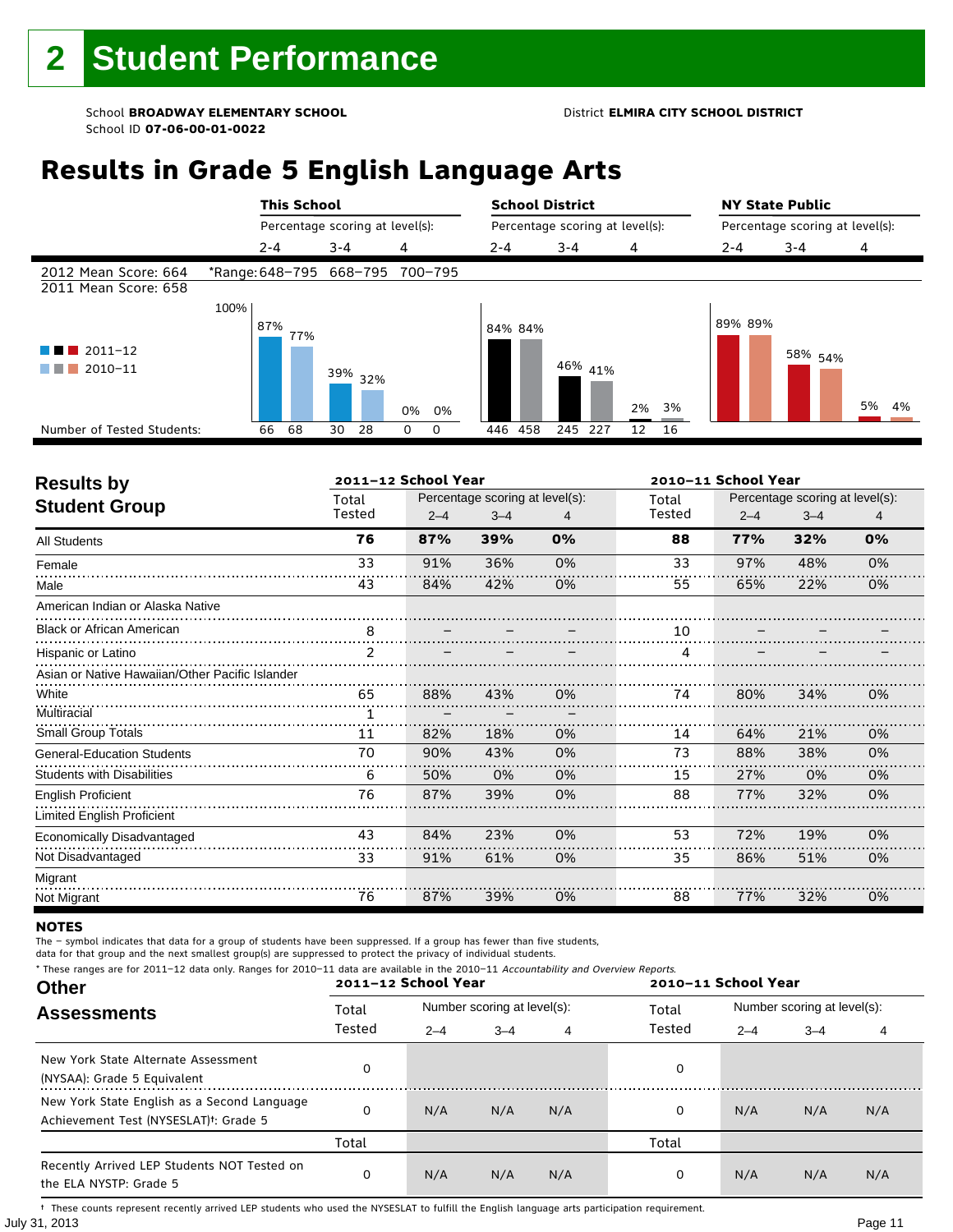# **Results in Grade 5 Mathematics**

|                                              |      | <b>This School</b> |                                 |          | <b>School District</b> |                                 |                                 | <b>NY State Public</b> |         |                    |  |
|----------------------------------------------|------|--------------------|---------------------------------|----------|------------------------|---------------------------------|---------------------------------|------------------------|---------|--------------------|--|
|                                              |      |                    | Percentage scoring at level(s): |          |                        | Percentage scoring at level(s): | Percentage scoring at level(s): |                        |         |                    |  |
|                                              |      | $2 - 4$            | $3 - 4$                         | 4        | $2 - 4$                | $3 - 4$                         | 4                               | $2 - 4$                | $3 - 4$ | 4                  |  |
| 2012 Mean Score: 673<br>2011 Mean Score: 673 |      |                    | *Range: 640-780 676-780         | 707-780  |                        |                                 |                                 |                        |         |                    |  |
| $\blacksquare$ 2011-12<br>2010-11            | 100% | 90% 93%            | 47% 49%                         |          | 93%<br>86%             | 51% 53%                         |                                 | 93% 94%                | 67% 66% |                    |  |
|                                              |      |                    |                                 | 9%<br>7% |                        |                                 | 15% 13%                         |                        |         | <sup>28%</sup> 23% |  |
| Number of Tested Students:                   |      | 79<br>69           | 36<br>- 42                      | 6        | 508<br>457             | 287<br>275                      | 79<br>-73                       |                        |         |                    |  |

| <b>Results by</b>                               |               | 2011-12 School Year |                                 |     | 2010-11 School Year    |         |                                 |     |  |
|-------------------------------------------------|---------------|---------------------|---------------------------------|-----|------------------------|---------|---------------------------------|-----|--|
|                                                 | Total         |                     | Percentage scoring at level(s): |     | Total                  |         | Percentage scoring at level(s): |     |  |
| <b>Student Group</b>                            | Tested        | $2 - 4$             | $3 - 4$                         | 4   | Tested                 | $2 - 4$ | $3 - 4$                         | 4   |  |
| <b>All Students</b>                             | 77            | 90%                 | 47%                             | 9%  | 85                     | 93%     | 49%                             | 7%  |  |
| Female                                          | 34            | 91%                 | 38%                             | 12% | 33                     | 94%     | 58%                             | 9%  |  |
| Male                                            | 43            | 88%                 | 53%                             | 7%  | 52                     | 92%     | 44%                             | 6%  |  |
| American Indian or Alaska Native                |               |                     |                                 |     |                        |         |                                 |     |  |
| <b>Black or African American</b>                | 8             |                     |                                 |     | 9                      |         |                                 |     |  |
| Hispanic or Latino                              | $\mathcal{P}$ |                     |                                 |     | $\boldsymbol{\Lambda}$ |         |                                 |     |  |
| Asian or Native Hawaiian/Other Pacific Islander |               |                     |                                 |     |                        |         |                                 |     |  |
| White                                           | 66            | 91%                 | 50%                             | 9%  | 72                     | 94%     | 51%                             | 8%  |  |
| Multiracial                                     | 1             |                     |                                 |     |                        |         |                                 |     |  |
| <b>Small Group Totals</b>                       | 11            | 82%                 | 27%                             | 9%  | 13                     | 85%     | 38%                             | 0%  |  |
| <b>General-Education Students</b>               | 70            | 94%                 | 51%                             | 10% | 72                     | 99%     | 57%                             | 8%  |  |
| <b>Students with Disabilities</b>               |               | 43%                 | 0%                              | 0%  | 13                     | 62%     | 8%                              | 0%  |  |
| <b>English Proficient</b>                       | 77            | 90%                 | 47%                             | 9%  | 85                     | 93%     | 49%                             | 7%  |  |
| <b>Limited English Proficient</b>               |               |                     |                                 |     |                        |         |                                 |     |  |
| <b>Economically Disadvantaged</b>               | 44            | 82%                 | 39%                             | 2%  | 51                     | 88%     | 35%                             | 4%  |  |
| Not Disadvantaged                               | 33            | 100%                | 58%                             | 18% | 34                     | 100%    | 71%                             | 12% |  |
| Migrant                                         |               |                     |                                 |     |                        |         |                                 |     |  |
| Not Migrant                                     | 77            | 90%                 | 47%                             | 9%  | 85                     | 93%     | 49%                             | 7%  |  |

#### **NOTES**

The – symbol indicates that data for a group of students have been suppressed. If a group has fewer than five students,

|  |  | * These ranges are for 2011-12 data only. Ranges for 2010-11 data are available in the 2010-11 Accountability and Overview Reports. |  |
|--|--|-------------------------------------------------------------------------------------------------------------------------------------|--|
|  |  |                                                                                                                                     |  |

| <b>Other</b>                                                       |        | 2011-12 School Year |                             | 2010-11 School Year |                             |         |  |  |
|--------------------------------------------------------------------|--------|---------------------|-----------------------------|---------------------|-----------------------------|---------|--|--|
| <b>Assessments</b>                                                 | Total  |                     | Number scoring at level(s): | Total               | Number scoring at level(s): |         |  |  |
|                                                                    | Tested | $2 - 4$             | $3 - 4$                     | Tested              | $2 - 4$                     | $3 - 4$ |  |  |
| New York State Alternate Assessment<br>(NYSAA): Grade 5 Equivalent |        |                     |                             | 0                   |                             |         |  |  |